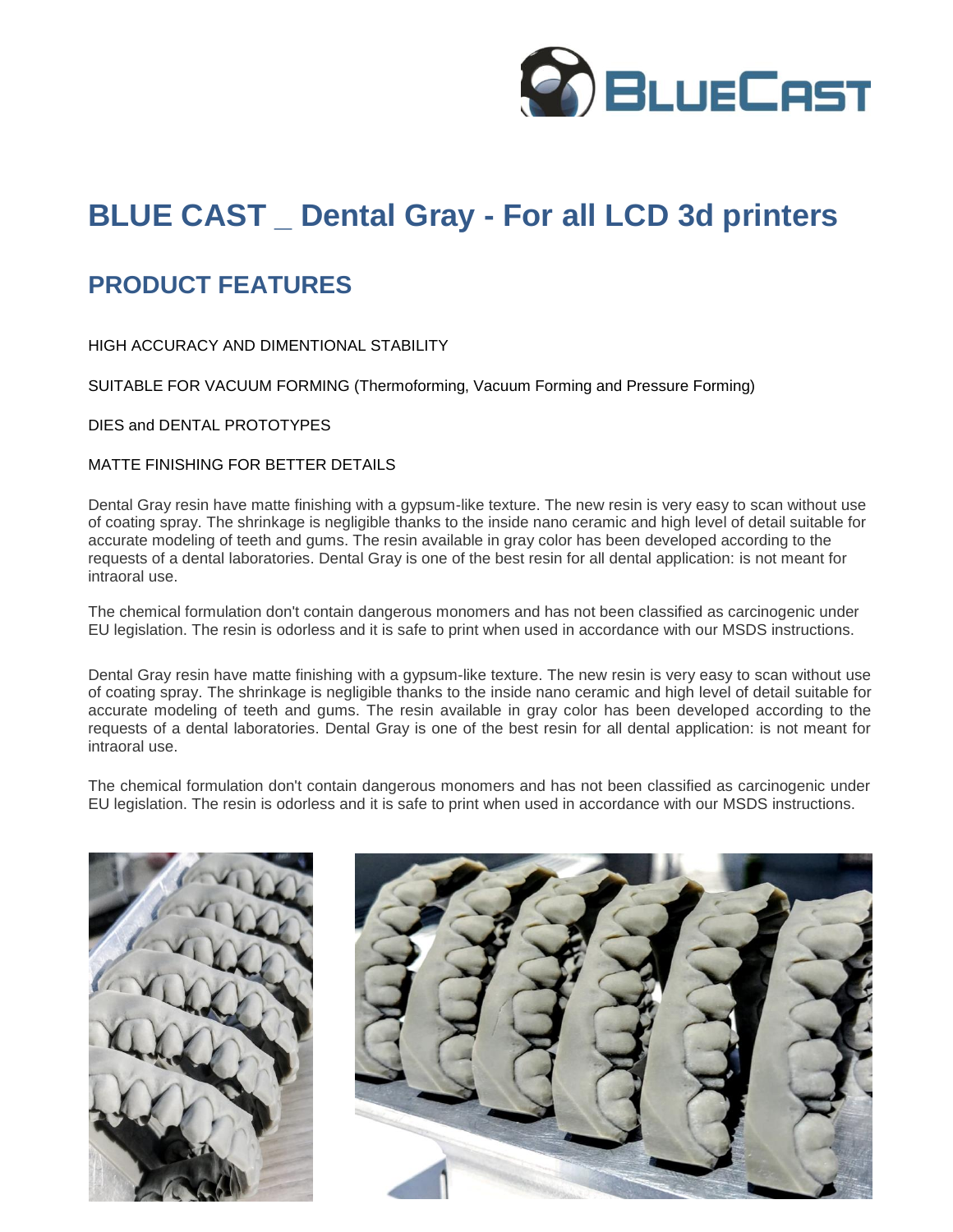

## **QUICK START GUIDE FOR LCD PRINTERS**

BlueCast Dental Gray LCD resin is fully compatible with all LCD printers like Phrozen Shuffle, XL, Anycubic Photon, Wahnaho D7, D8, Micromake 2017 L2, EAST Micromake L2, X-CUBE LCD, Vodainfo Tech. LCD, Xayav Model V, etc (405nm).

For best results we suggest to use a resin tank provided with high quality FEP (FEP 100 OR 127 HD are suggested).

In case of particular climatic conditions (such as in case of room temperature inferior to 18°C) it is suggested to preheat the resin. If the resin has been sitting in the tank, use the putty knife to ensure it is thoroughly mixed.

It is suggested to filter the resin before each use, in order to avoid any damage to LCD screen.

The platform adhesion is perfect and permit to print multiples files in the same time.

### **HOW TO PREPARE THE PRINTING FILE**

With BlueCast Dental Gray you can easy arranging the models directly on the platform: you will save resin and time.

It is also possible to print allowed models. When you do this remember to make the drains holes to permit the resin exit and avoid the suction effect.

For the dies and allowed models supports is suggested to use a medium preset: pilar size 1mm (diameter) / tip size 0.6mm (diameter).

For DIES we suggest to set the gap/tolerance at 30u

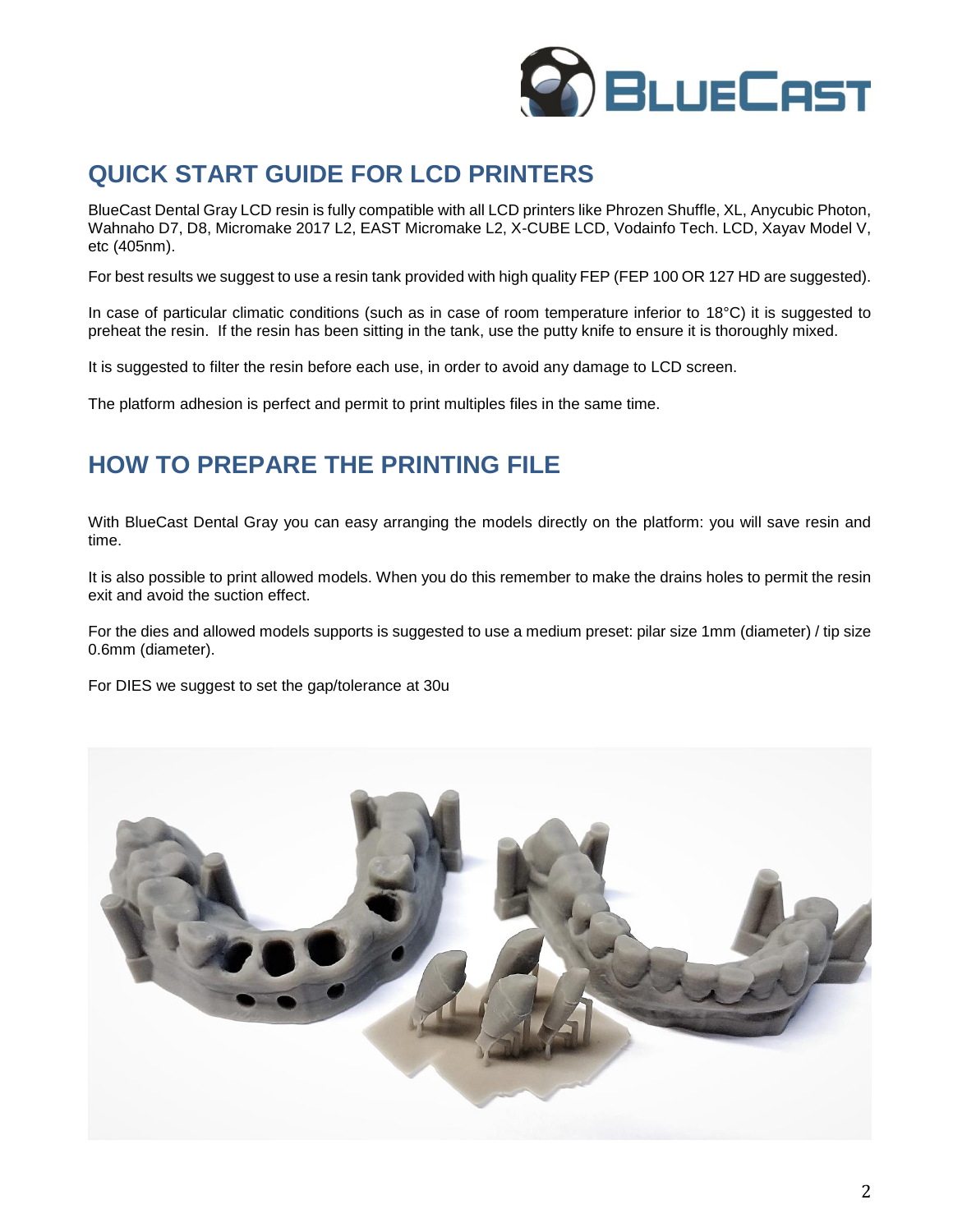

### **SUGGESTED PRINTING SETTINGS**

Pay attention, the suggested settings can slightly change according to the machines maintenance conditions, the life time and fep used

#### **Phrozen Shuffle**

BURN IN LAYER NUMBERS OF LAYERS: 5 LAYER THICKNESS: 50u CURE TIME: 70 SEC WAIT BEFORE PRINT: 5 SEC WAIT AFTER PRINT: 0.5 SEC LIFT AFTER PRINT: 5 mm WAIT AFRER LIFT: 0.1 SEC

NORMAL LAYER LAYER THICKNESS: 50u CURE TIME: 11 SEC WAIT BEFORE PRINT: 1.5 SEC WAIT AFTER PRINT: 0.1 SEC LIFT AFTER PRINT: 4 mm WAIT AFRER LIFT: 0.1 SEC

MOTOR SPEED 180 u/SEC

#### **Phrozen XL**

BURN IN LAYER NUMBERS OF LAYERS: 5 LAYER THICKNESS: 75u CURE TIME: 55 SEC WAIT BEFORE PRINT: 5 SEC WAIT AFTER PRINT: 0.5 SEC LIFT AFTER PRINT: 5 mm WAIT AFRER LIFT: 0.1 SEC

NORMAL LAYER LAYER THICKNESS: 50u CURE TIME: 8 SEC WAIT BEFORE PRINT: 1.5 SEC WAIT AFTER PRINT: 0.1 SEC LIFT AFTER PRINT: 4 mm WAIT AFRER LIFT: 0.1 SEC

MOTOR SPEED 180 u/SEC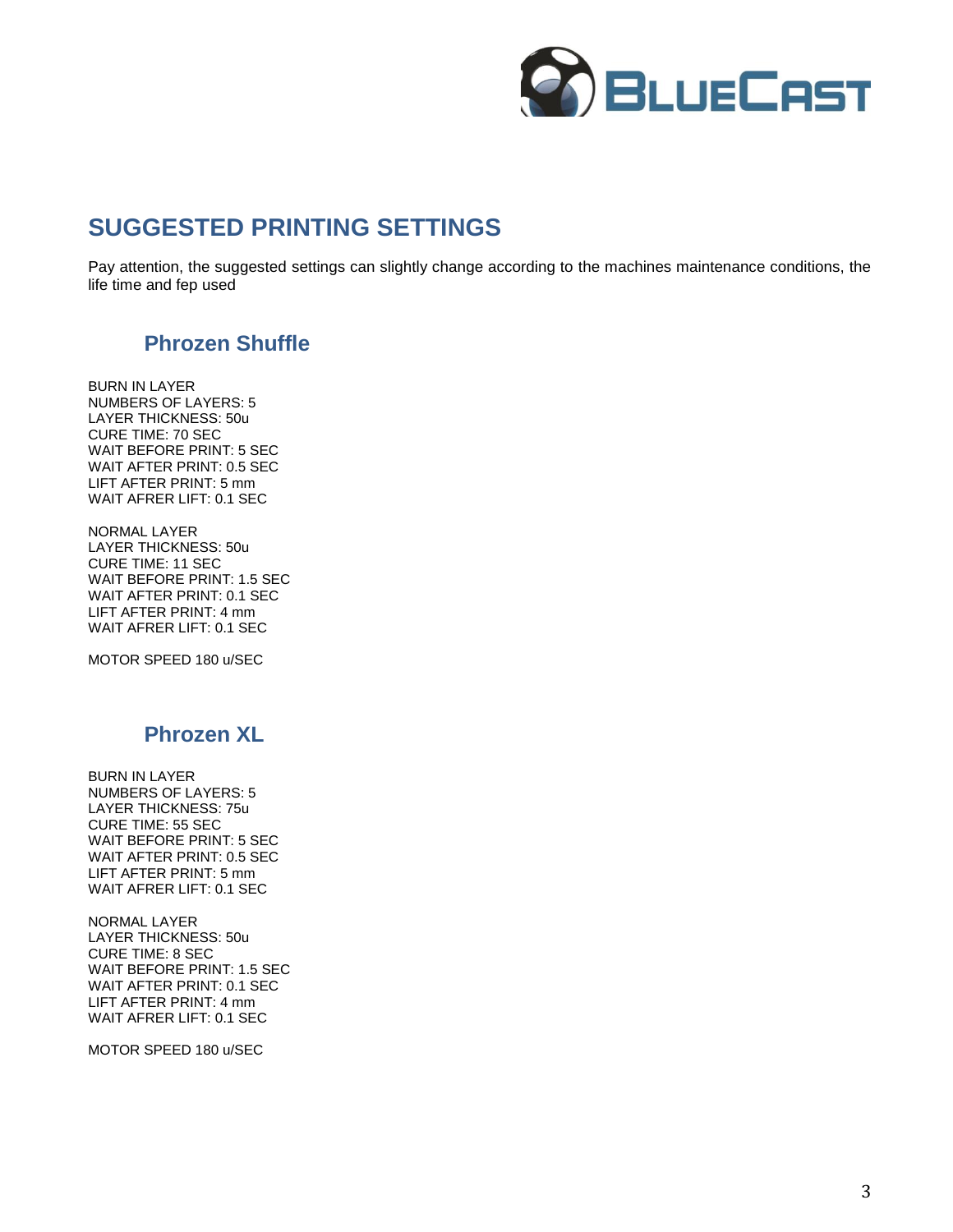

### **ANYCUBIC PHOTON**

LAYER THICKNESS: 0.05 mm NORMAL EXPOSURE TIME: 12 SEC OFF TIME: 2 SEC BOTTOM EXPOSURE TIME: 95 SEC BOTTOM LAYERS: 5 SUPPORTS: preset medium

#### **ANYCUBIC PHOTON S**

LAYER THICKNESS: 0.05 mm NORMAL EXPOSURE TIME: 8 SEC OFF TIME: 3 SEC (don t affect the printing – it is a fake parameters on photon S) BOTTOM EXPOSURE TIME: 45 SEC BOTTOM LAYERS: 5 Z LIFT DISTANCE: 5 mm Z LIFT SPEED: 1.5 mm/S Z RETRACT SPEED: 1.2 mm/S SUPPORTS: preset medium

#### **ZORTRAX INKSPIRE**

EXTRNAL MATERIAL – ADVANCED SETTINGS LAYER THICKNESS: 0.05 mm LAYER EXPOSURE TIME: 7.5 SEC BOTTOM LAYER EXPOSURE TIME: 48 SEC EXPOSURE OFF TIME: 2 SEC BOTTOM LAYERS: 4 ADDITIONAL SUPPORTS EXPOSURE TIME: 1.5 sec Z LIFT DISTANCE: 5 mm PLATFORM SPPED (lower/lift): 75